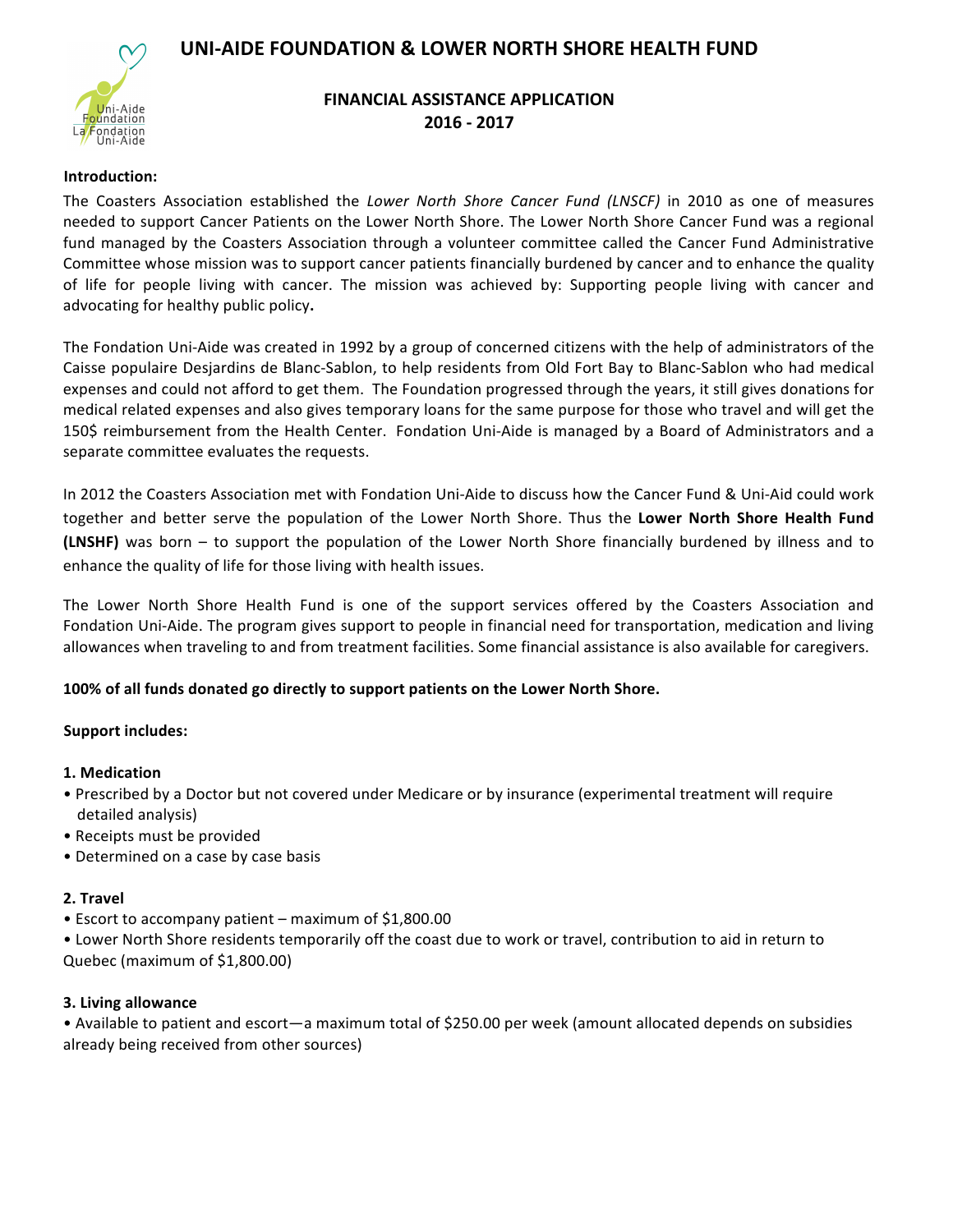

# **Guidelines for Requests for Financial Assistance**

Health issues can be a tremendous financial burden, on a patient as well as a family.

The Lower North Shore Health Fund Administration Committee is a volunteer committee, consisting of concerned and compassionate individuals who responsibly administer financial aid to persons dealing with health issues.

# *When completing the application, please ensure:*

- $\Rightarrow$  All submissions are accompanied by a formal estimate of cost and/or receipt (s)
- $\Rightarrow$  That the form is completed and signed by the applicant and professional in charge

# *Moreover, please note:*

- ⇒ Requests for financial assistance will be granted based on admissibility and availability of funds
- $\Rightarrow$  Failure to comply with conditions will result in automatic refusal of subsequent request

# *Additionally:*

 $\Rightarrow$  Upon approval of your request, the conditions of acceptance will be stated

Should there be any questions or concerns regarding the request for financial assistance application or its guidelines, please forward them to the Lower North Shore Health Fund Administration Committee or the Uni-Aide Board of Directors a:

313 Boul. Bonne Esperance P.O.Box 10 St. Paul's River, QC G0G 2P0 Tel: 418-379-2006 Fax : 418-379-2621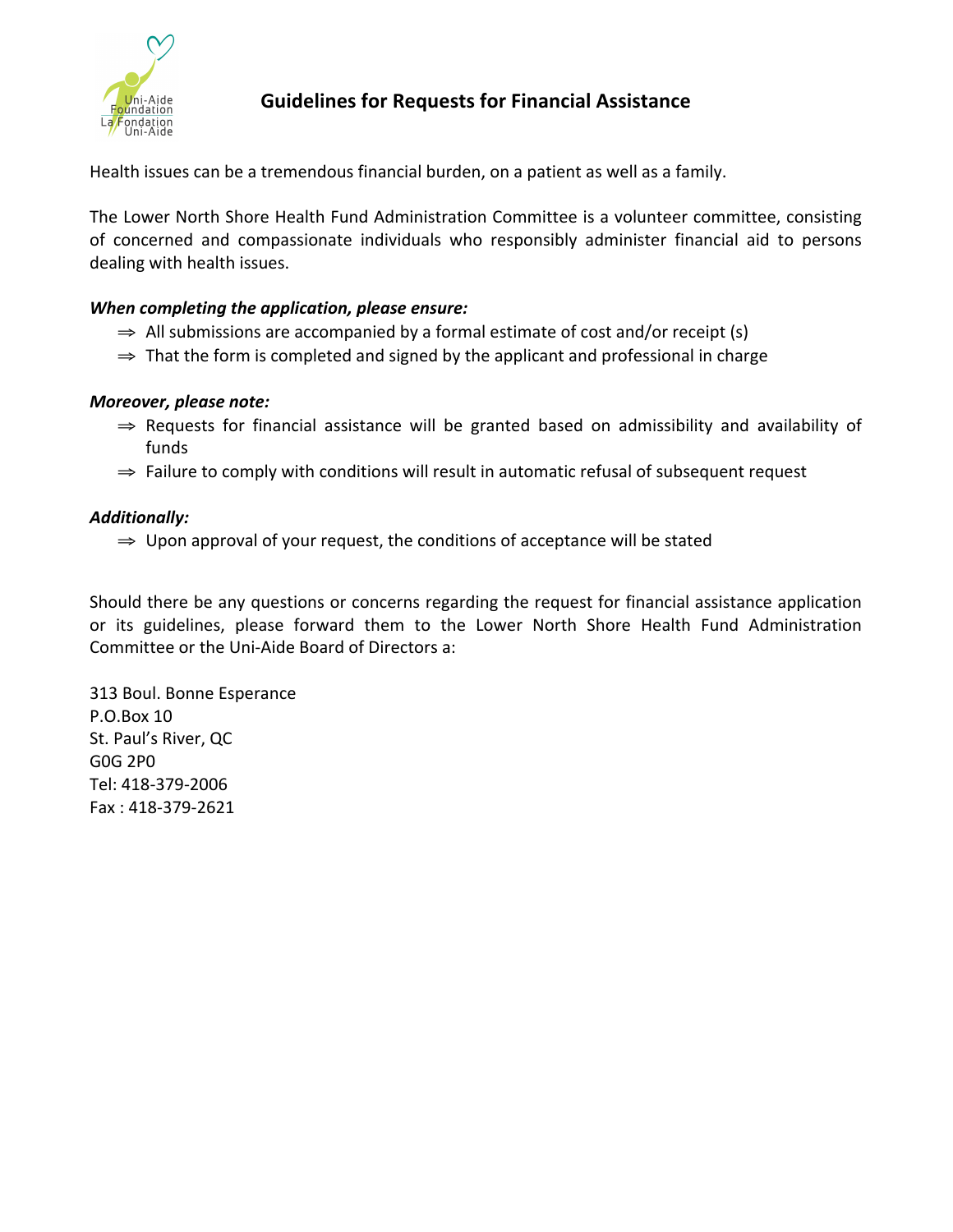

# **Uni-Aide Foundation Lower North Shore Health Fund**

## **FINANCIAL ASSISTANCE APPLICATION 2016 - 2017**

CONFIDENTIALITY: We respect your privacy. Collection of your personal information is to assess your eligibility and process your file for assistance. Only authorized staff will access this information.

#### **Type of Assistance you are seeking:**

- **[ ] Travel Assistance** *(Please complete this form)*
- **[ ] Medical** *(Please complete this form)*
- **[ ] Living allowance** *(Please complete this form)*

|                                                                    |  | $\overline{M}$<br>$\overline{Y}$<br>D.                                                                                                                                                                                                                                                   |  |  |  |  |
|--------------------------------------------------------------------|--|------------------------------------------------------------------------------------------------------------------------------------------------------------------------------------------------------------------------------------------------------------------------------------------|--|--|--|--|
|                                                                    |  |                                                                                                                                                                                                                                                                                          |  |  |  |  |
|                                                                    |  |                                                                                                                                                                                                                                                                                          |  |  |  |  |
|                                                                    |  |                                                                                                                                                                                                                                                                                          |  |  |  |  |
|                                                                    |  | Married ________ Common - Law _________ Single ________ Separated _______ Widowed                                                                                                                                                                                                        |  |  |  |  |
|                                                                    |  |                                                                                                                                                                                                                                                                                          |  |  |  |  |
|                                                                    |  | Tel. ________________________                                                                                                                                                                                                                                                            |  |  |  |  |
|                                                                    |  | Tel. ___________________________                                                                                                                                                                                                                                                         |  |  |  |  |
|                                                                    |  |                                                                                                                                                                                                                                                                                          |  |  |  |  |
| Is this a recurrence? Yes ____________                             |  | $\,$ No $\_$                                                                                                                                                                                                                                                                             |  |  |  |  |
| Treatment required and dates: (Please check)                       |  |                                                                                                                                                                                                                                                                                          |  |  |  |  |
| <b>Surgery</b> [yes] [no] Date: __________                         |  | Radiation Therapy [yes] [no]<br>Dates: ___________                                                                                                                                                                                                                                       |  |  |  |  |
| IV Chemotherapy [yes] [no] Dates: _______                          |  | Oral Chemotherapy [yes] [no] Dates:                                                                                                                                                                                                                                                      |  |  |  |  |
| <b>Other</b> (specify)_________________________Date: _____________ |  | <b>Signature of Specialist and or Physician:</b><br><u> 1989 - John Harry Harry Harry Harry Harry Harry Harry Harry Harry Harry Harry Harry Harry Harry Harry Harry Harry Harry Harry Harry Harry Harry Harry Harry Harry Harry Harry Harry Harry Harry Harry Harry Harry Harry Harr</u> |  |  |  |  |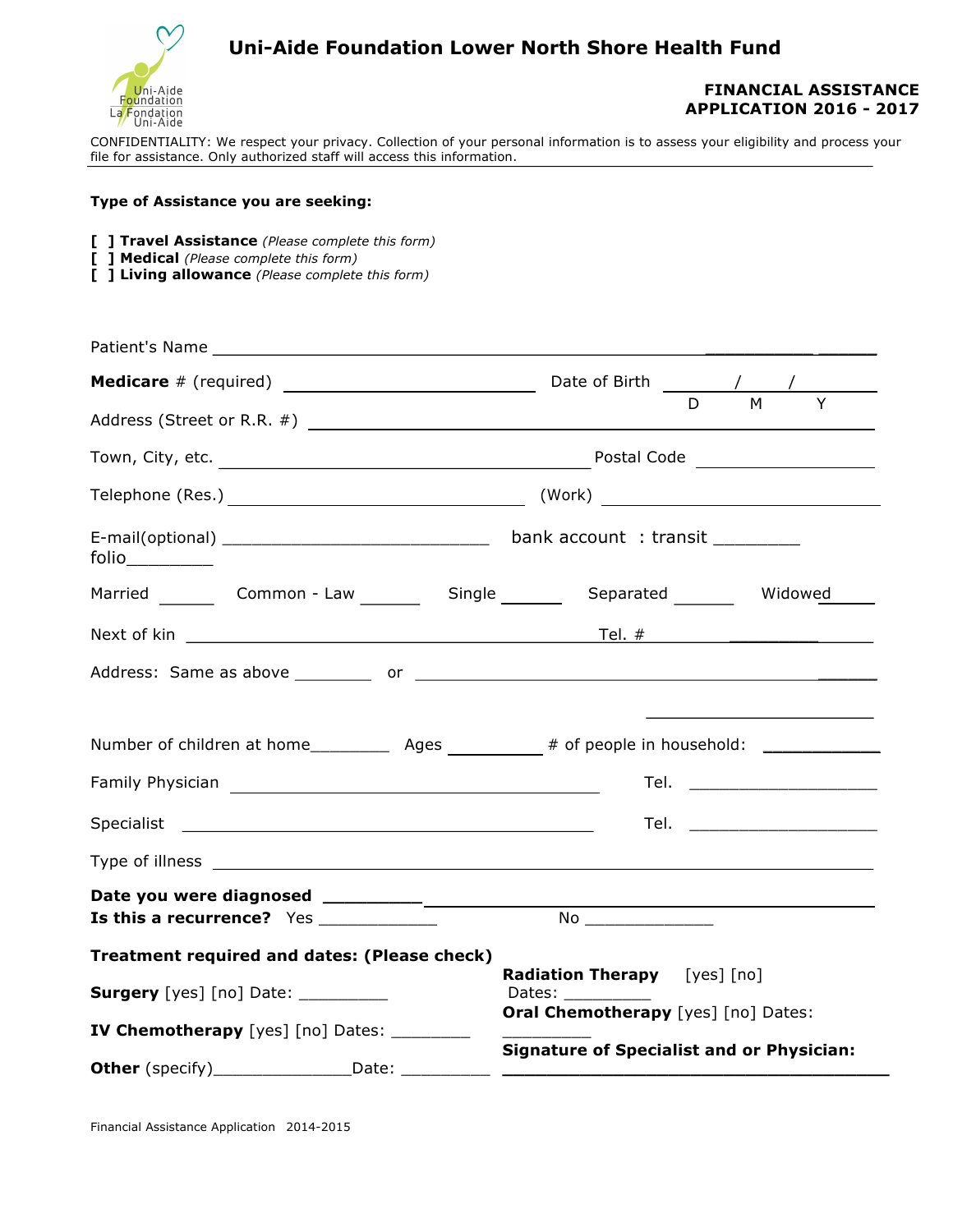# **Foundation Uni-Aide & Lower North Shore Health Fund**



#### **Requesting Assistance for:**

| <b>Travel Allowance</b>                      |     | <b>Treatment Expenses</b>                    |     |  |
|----------------------------------------------|-----|----------------------------------------------|-----|--|
|                                              |     |                                              |     |  |
| Amount<br>\$:                                |     | Food, drink and/or supplements \$:________   |     |  |
|                                              |     | Medicine                                     | \$: |  |
|                                              |     | Equipment                                    | \$: |  |
|                                              |     | Other                                        |     |  |
| <b>Transportation means</b>                  |     |                                              |     |  |
| Personal Vehicle (.25/km)                    |     | <b>Additional Information</b>                |     |  |
| Private transportation (.25/km) \$: ________ |     |                                              |     |  |
| Taxi                                         | \$: | Family income \$:_____________               |     |  |
| <b>Bus</b>                                   | \$: | Savings and Investments, please give details |     |  |
| Parking                                      | \$: | and attach statements:                       |     |  |
| Other                                        | \$: | • Chequing account balance \$: ________      |     |  |
|                                              |     | • Non registered savings accounts            |     |  |
|                                              |     | • Registered (RRSP TSFAs etc)                |     |  |
|                                              |     | balance $\frac{1}{2}$ :                      |     |  |
|                                              |     | • Other investments or savings (Please give  |     |  |
|                                              |     |                                              |     |  |
|                                              |     |                                              |     |  |
|                                              |     | Amount received from CSSSBCN \$:             |     |  |
|                                              |     |                                              |     |  |
|                                              |     |                                              |     |  |

# **Please note that all original receipts and/or invoices must be attached**

| Has your income decreased? | No $\square$ | Yes $\Box$ if yes, give details:                                                                  |
|----------------------------|--------------|---------------------------------------------------------------------------------------------------|
|                            |              |                                                                                                   |
|                            |              | Are you currently working, or receiving Employment Insurance, Disability, OAS, QPP or income from |
| any other source?          | No $\Box$    | Yes $\Box$ if yes, give details:                                                                  |
|                            |              |                                                                                                   |

\_\_\_\_\_\_\_\_\_\_\_\_\_\_\_\_\_\_\_\_\_\_\_\_\_\_\_\_\_\_\_\_\_\_\_\_\_\_\_\_\_\_\_\_\_\_\_\_\_\_\_\_\_\_\_\_\_\_\_\_\_\_\_\_\_\_\_\_\_\_\_\_\_\_\_\_\_\_\_\_

# **FINANCIAL ASSISTANCE APPLICATION 2016 - 2017**